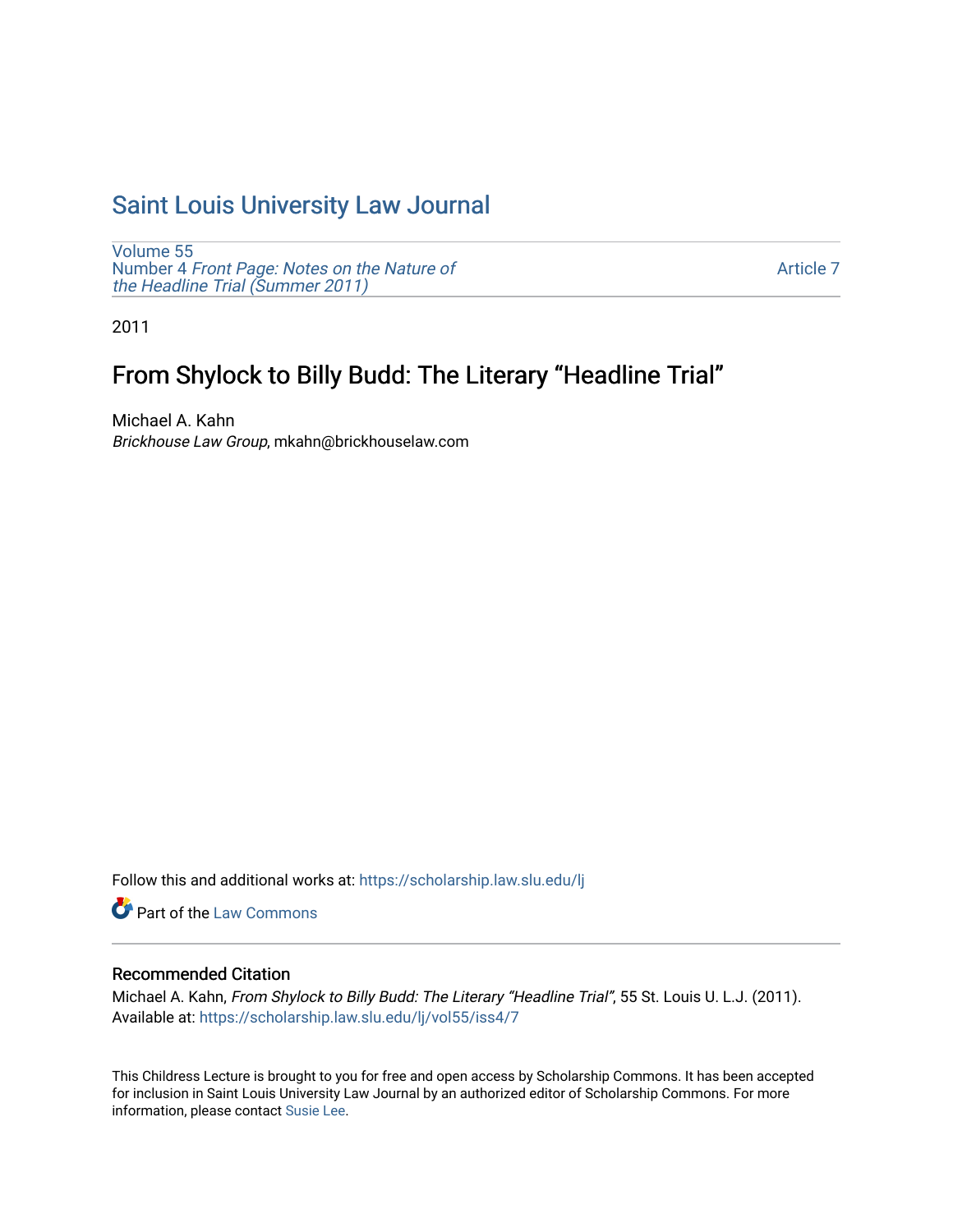### **FROM SHYLOCK TO BILLY BUDD: THE LITERARY "HEADLINE TRIAL"**

### MICHAEL A. KAHN\*

"This is a court of law, young man, not a court of justice."

"Litigation, *n.* A machine which you go into as a pig and come out of as a sausage."<sup>2</sup>

The same dramatic qualities that create the so-called "headline trial"—that courtroom clash of vivid personalities, compelling facts, and moral dilemmas—have inspired playwrights and novelists for centuries. Indeed, while novice fans of legal thrillers might date the origins of that genre to 1991, the publication year for John Grisham's novel *The Firm*, 3 fictional lawyers and courtrooms have played a significant role in English literature since at least Geoffrey Chaucer's fourteenth century masterpiece, *The Canterbury Tales*, whose cast of pilgrims includes the Man of Law.<sup>4</sup>

Sometimes the fictional version of the headline trial is just that: a work of fiction in which the trial captivates the fictional town where it's set. Examples are the murder trials in Maycomb in Harper Lee's *The Kill a Mockingbird* (1960)<sup>5</sup> and Kindle County in Scott Turow's *Presumed Innocent* (1987).<sup>6</sup> Other times the fictional version is a dramatization of a real headline trial, such as the 2000 motion picture *Erin Brockovich*, based on the facts giving rise to

<sup>\*</sup> Mr. Kahn is a principal in the Brickhouse Law Group and the award-winning author of eight novels. He is an adjunct professor of law at the Washington University in St. Louis School of Law, where he teaches a course on censorship and free expression.

 <sup>1.</sup> Attributed to Supreme Court Justice Oliver Wendell Holmes Jr. *See, e.g.*, LAWYER'S WIT AND WISDOM: QUOTATIONS ON THE LEGAL PROFESSION, IN BRIEF 152 (Bruce Nash & Allan Zullo eds., 1995).

 <sup>2.</sup> AMBROSE BIERCE, THE UNABRIDGED DEVIL'S DICTIONARY 152 (David E. Schultz & S. T. Joshi eds., Univ. of Georgia Press paperback ed. 2002) (1911).

 <sup>3.</sup> JOHN GRISHAM, THE FIRM (1991).

 <sup>4.</sup> GEOFFREY CHAUCER, THE CANTERBURY TALES 16 (A. Kent Hieatt & Constance Hieatt eds. & trans., Bantam Classic 1981) (1386).

 <sup>5.</sup> HARPER LEE, TO KILL A MOCKINGBIRD 5 (Harper Perennial Classic 2002) (1960).

 <sup>6.</sup> SCOTT TUROW, PRESUMED INNOCENT 19 (12th prtg. 1987).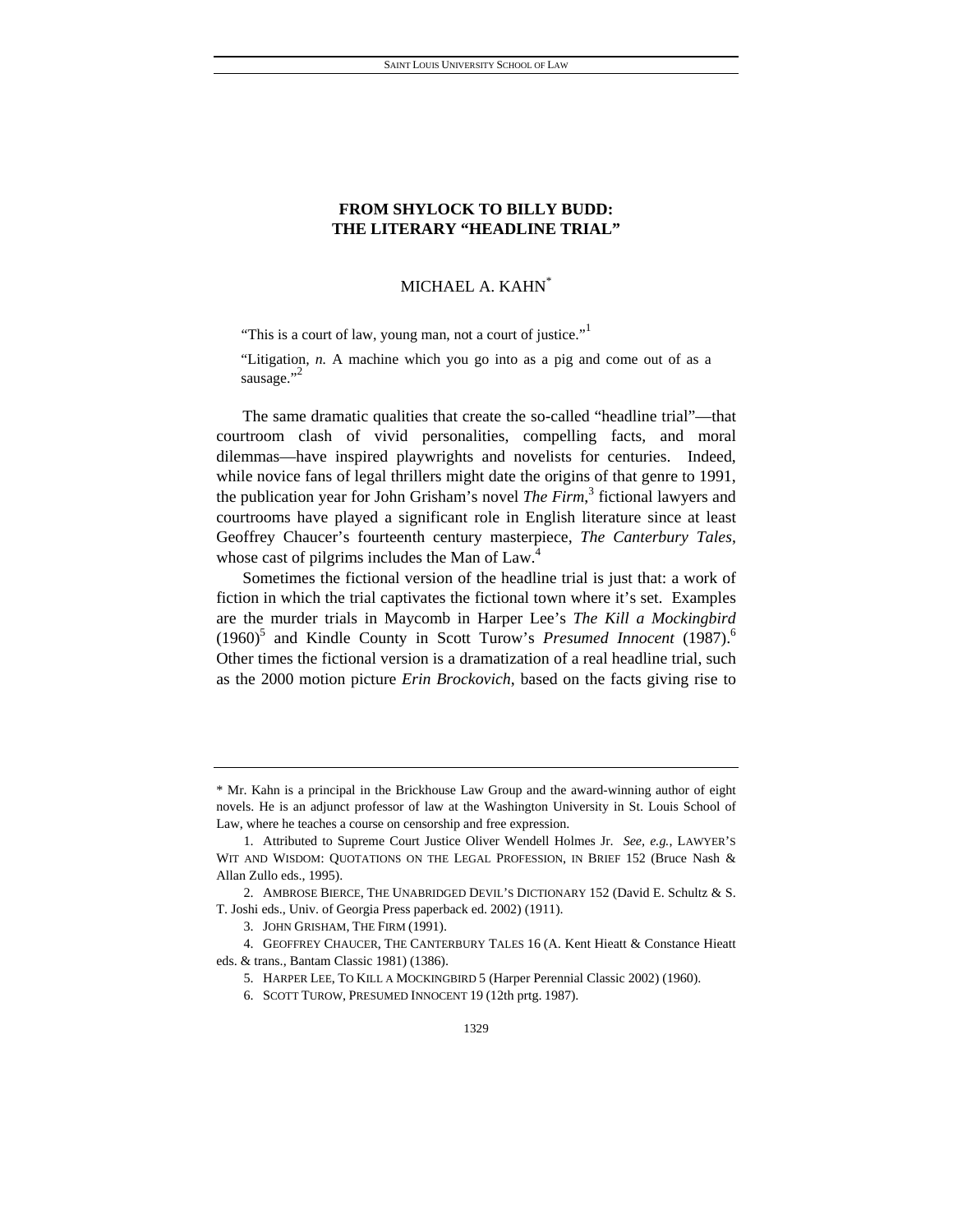the mass tort class action against a California power company,<sup>7</sup> or *Inherit the Wind*, the Broadway version of the Scopes Monkey Trial.<sup>8</sup>

And sometimes the fictional trials reach headline status through sheer popularity of the works themselves. For example, one former attorney named Erle Stanley Gardner left a cultural footprint that dwarfs the combined output of all other twentieth century authors of legal thrillers. Beginning in 1933 with the publication of *The Case of the Velvet Claws*, Gardner wrote more than eighty novels and short stories featuring the most famous fictional attorney in American history, Perry Mason.<sup>9</sup> Mason became the lead character in, among other things, several motion pictures, a daily radio show in the pre-television era, more than twenty made-for-TV movies, and one of the most successful television series of all time, *Perry Mason*, which was aired on CBS-TV from 1957 to 1966.<sup>10</sup>

But the focus of this essay is another type of fictional headline trial, namely, significant works of literature that use the courtroom as their dramatic engine. These works have achieved headline status through sheer artistic force and cultural impact. Specifically, I explore the confrontation between law and justice in William Shakespeare's play *The Merchant of Venice*,<sup>11</sup> Charles Dickens' novel *Bleak House*,<sup>12</sup> and Herman Melville's novella *Billy Budd*.<sup>13</sup> The first two works involve civil lawsuits—one on a promissory note, the other over a disputed estate.<sup>14</sup> The third is a murder trial.<sup>15</sup> While the venues and the legal issues could not be more different, the lesson in all three works is a similarly grim one: A courtroom is no place to seek justice, redemption, or any satisfactory closure. In all three works, we watch from the courtroom gallery as the legal system grinds out injustice in the name of the law.

 <sup>7.</sup> ERIN BROCKOVICH (Universal Studios 2000) (based on 1996 class action tort suit against Pacific Gas & Electric).

 <sup>8.</sup> JEROME LAWRENCE & ROBERT E. LEE, INHERIT THE WIND (1955) (based on the 1925 prosecution of John Scopes).

 <sup>9.</sup> ALLEN J. HUBIN, CRIME FICTION 1749–1980: A COMPREHENSIVE BIBLIOGRAPHY 158 (1984).

 <sup>10.</sup> DOROTHY B. HUGHES, ERLE STANLEY GARDNER: THE CASE OF THE REAL PERRY MASON 228–33, 242–51 (1978).

 <sup>11.</sup> WILLIAM SHAKESPEARE, THE MERCHANT OF VENICE (M.M. Mahood ed., New Cambridge Shakespeare Ser., updated ed. 2003) (1598).

 <sup>12.</sup> CHARLES DICKENS, BLEAK HOUSE (Nicola Bradbury ed., Penguin Classics 1996) (1853).

 <sup>13.</sup> HERMAN MELVILLE, BILLY BUDD, SAILOR (Simon & Schuster Paperback Ser. 2009) (1924).

 <sup>14.</sup> SHAKESPEARE, *supra* note 11, act 1, sc. 3; DICKENS, *supra* note 12, at 15.

 <sup>15.</sup> MELVILLE, *supra* note 13, at 89–94.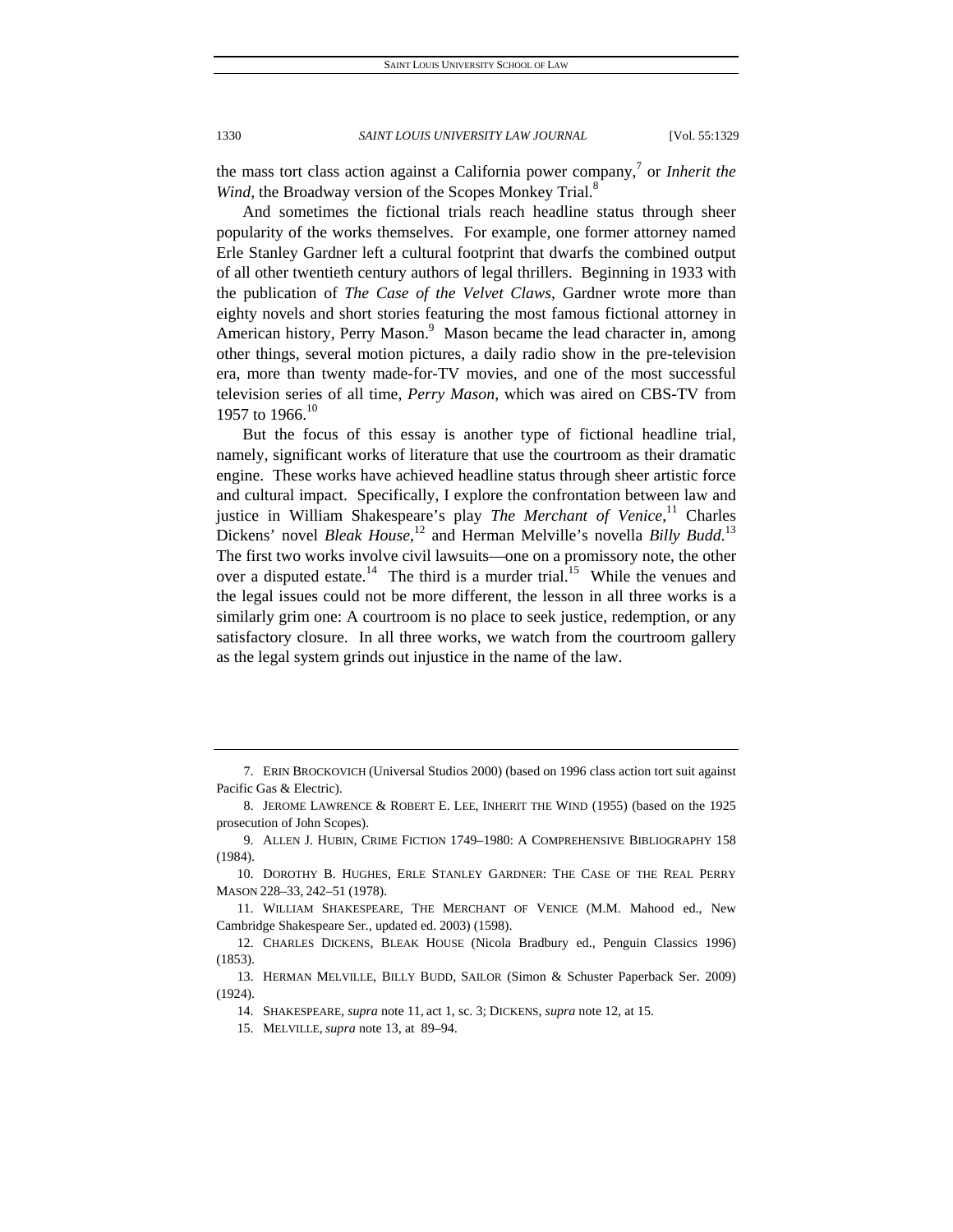## I. THE MERCHANT OF VENICE<sup>16</sup>

Newcomers to *The Merchant of Venice* may be surprised that the play is listed under Shakespeare's comedies. Just as surprising is that the Jewish moneylender Shylock—today portrayed as a tragic victim of anti-Semitism was to Shakespeare's audiences a comic villain, an Elizabethan version of Captain Hook or Dr. Evil.<sup>17</sup> Shylock has not been played as such for more than two centuries.<sup>18</sup>

The trial in Act IV has long been recognized as one of the most dramatic scenes in all of Shakespeare. Indeed, nearly 200 years ago, the great Shakespearean critic William Hazlitt wrote:

 The whole of the trial-scene, both before and after the entrance of Portia, is a master[]piece of dramatic skill. The legal acuteness, the passionate declamations, the sound maxims of jurisprudence, the wit and irony interspersed in it, the fluctuations of hope and fear in the different persons, and the completeness and suddenness of the catastrophe, cannot be surpassed.<sup>1</sup>

It takes place in the Court of the Duke of Venice, where Shylock comes seeking to enforce a promissory note signed by Antonio, the merchant of the play's title.<sup>20</sup> The note contains the infamous bond provision: If Antonio defaults, Shylock is entitled to the security pledged, namely, a pound of Antonio's flesh.<sup>21</sup> While that bond may seem absurdly grotesque outside the context of the play, by the time Shylock arrives in court he is by far the most complex and compelling character in the play, and the enforcement he demands makes sense within the play's version of Venice.

We, the audience, witness the formation of that loan agreement in Act  $I^{22}$ Antonio needs 3,000 ducats to cover his financial obligations pending the return of his merchant ships to Venice.<sup>23</sup> The arrogant merchant approaches Shylock, who angrily reminds Antonio of how he had treated him in the past:

Well then, it now appears you need my help.

Go to, then, you come to me, and you say,

"Shylock, we would have monies"—you say so,

You that did void your rheum upon my beard,

 <sup>16.</sup> SHAKESPEARE, *supra* note 11.

 <sup>17.</sup> J.M. BARRIE, PETER PAN 47 (Viking Penguin 1991) (1911) (Captain Hook is the villain in the Peter Pan play, musical, book, and movies, the original of which is the J.M. Barrie play); AUSTIN POWERS: INTERNATIONAL MAN OF MYSTERY (New Line Productions 1997) (Dr. Evil is, of course, the villain in the Austin Powers film series).

 <sup>18.</sup> HAROLD BLOOM, SHAKESPEARE: THE INVENTION OF THE HUMAN 172 (1998).

 <sup>19.</sup> WILLIAM HAZLITT, CHARACTERS OF SHAKESPEAR'S PLAYS 321 (Everyman's Library 1969) (1817).

 <sup>20.</sup> SHAKESPEARE, *supra* note 11, act 1, sc. 3, ll. 136–44.

<sup>21</sup>*. Id.*

<sup>22</sup>*. Id.* act 1.

<sup>23</sup>*. Id.* act 1, sc. 3, ll. 8–9.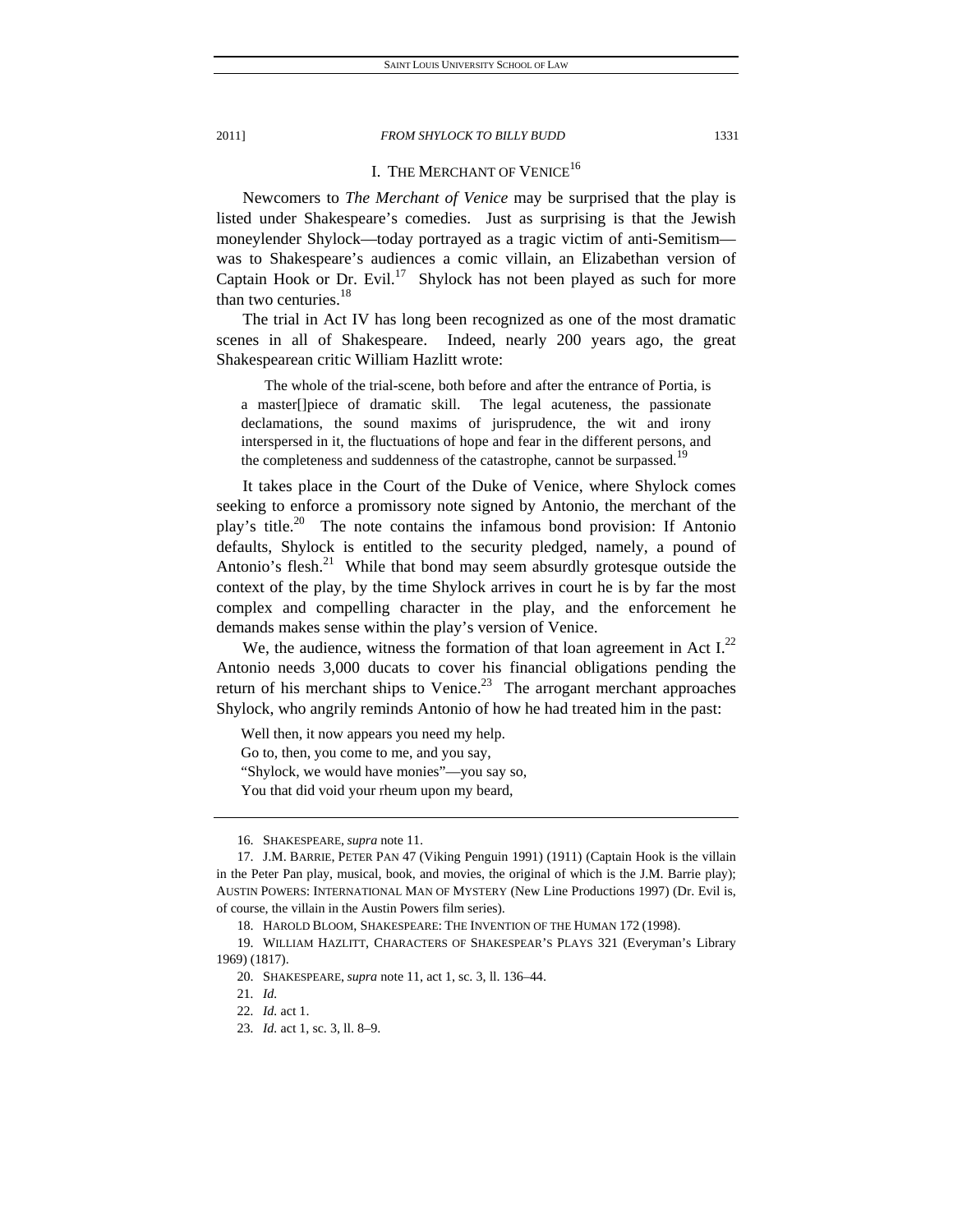And foot me as you spurn a stranger cur Over your threshold: monies is your suit. What should I say to you? Should I not say "Hath a dog money? Is it possible A cur can lend three thousand ducats?" Or Shall I bend low, and in a bondman's key, With bated breath and whisp'ring humbleness, Say this: "Fair sir, you spat on me on Wednesday last, You spurned me such a day, another time You called me dog: and for these courtesies

To which Antonio responds, "I am as like to call thee so again, [t]o spit on thee again, to spurn thee too."<sup>25</sup> Shylock offers the following terms:

Go with me to a notary, seal me there Your single bond, and, in a merry sport, If you repay me not on such a day, In such a place, such sum or sums as are Expressed in the condition, let the forfeit Be nominated for an equal pound Of your fair flesh, to be cut off and taken In what part of your body pleaseth me.<sup>26</sup>

I'll lend you thus much monies."<sup>24</sup>

Despite his friend Bassanio's objections, Antonio tells Shylock: "I'll seal to such a bond."<sup>27</sup>

Later, when it appears that Antonio may default, one of his friends asks Shylock why he would ever enforce such a bond.<sup>28</sup> What, he asks, is a pound of flesh good for?<sup>29</sup> Shylock's answer, one of the most famous passages in all of Shakespeare, lays the foundation for Shylock's later posture in the court case.<sup>30</sup> What is a pound of Antonio's flesh good for?:

To bait fish withal; if it will feed nothing else, it will feed my revenge. He hath disgraced me, and hindered me half a million, laughed at my losses, mocked at my gains, scorned my nation, thwarted my bargains, cooled my friends, heated mine enemies and what's his reason? I am a Jew. Hath not a Jew eyes? Hath not a Jew hands, organs, dimensions, senses, affections, passions? Fed with the same food, hurt with the same weapons, subject to the

30. SHAKESPEARE, *supra* note 11, act 3, sc.1, ll. 42–57.

<sup>24</sup>*. Id.* act 1, sc. 3, ll. 106–21.

 <sup>25.</sup> SHAKESPEARE, *supra* note 11, act 1, sc. 3, ll. 122–23.

<sup>26</sup>*. Id.* act 1, sc. 3, ll. 137–44.

<sup>27</sup>*. Id.* act 1, sc. 3, l. 145.

<sup>28</sup>*. Id.* act 3, sc. 1, ll. 40–41.

<sup>29</sup>*. Id.*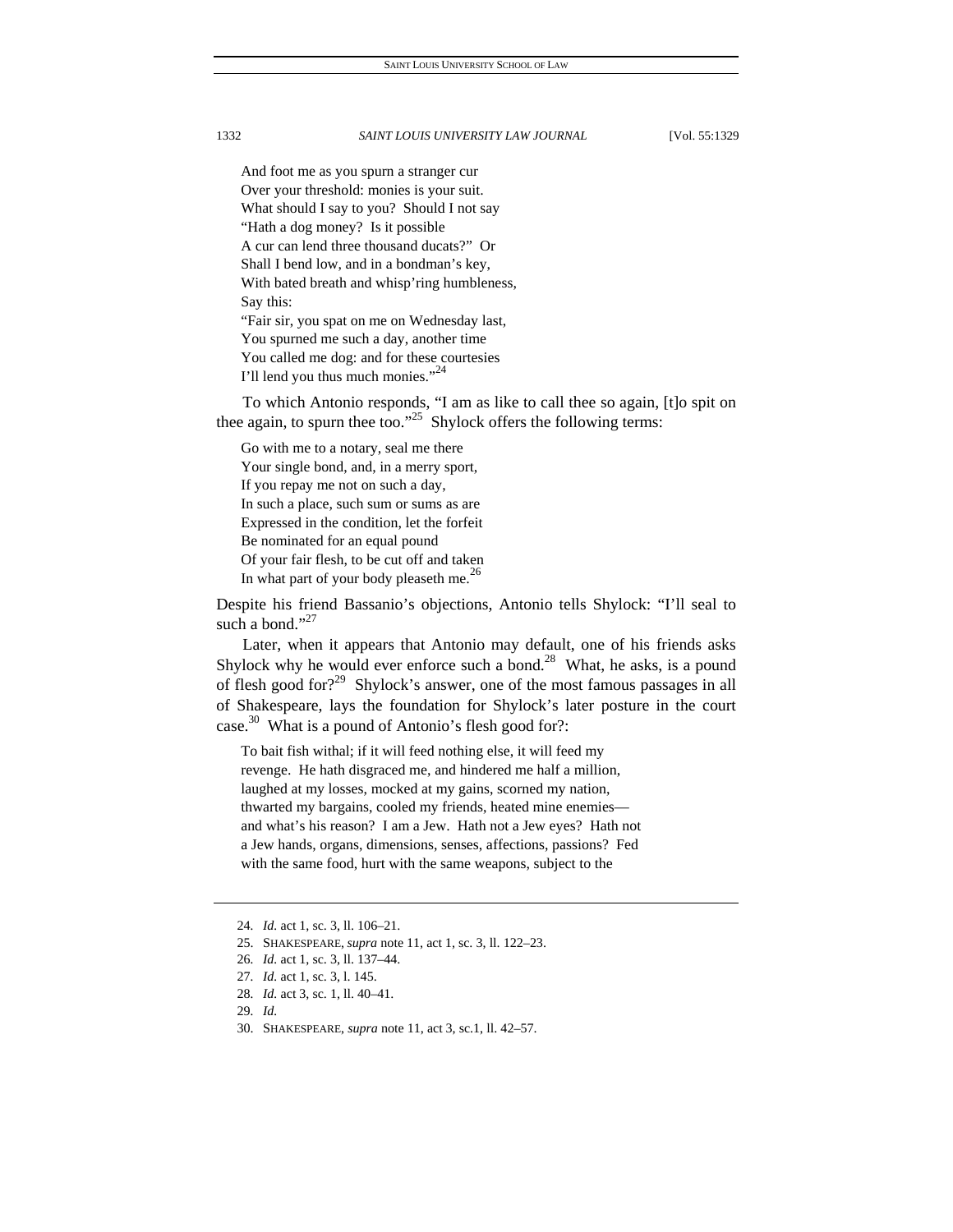same diseases, healed by the same means, warmed and cooled by the same winter and summer as a Christian is? If you prick us, do we not bleed? If you tickle us, do we not laugh? If you poison us, do we not die? And if you wrong us, shall we not revenge? If we are like you in the rest, we will resemble you in that. If a Jew wrong a Christian, what is his humility? Revenge. If a Christian wrong a

Jew, what should his sufferance be by Christian example? Why, revenge! The villainy you teach me I will execute and it shall go hard but I will better the instruction.<sup>31</sup>

When Antonio does default on the loan, Shylock takes him to court demanding the bond. $32$ 

Act IV opens in court with the Duke of Venice encouraging Shylock to give up his demand for the pound of flesh and, instead, accept the repayment of the 3,000 ducats—a request Shylock rejects.<sup>33</sup> Bassiano, Antonio's friend, then offers to pay Shylock  $6,000$  ducats—double the amount owed.<sup>34</sup> When Shylock rejects that offer as well, the Duke asks, "How shalt thou hope for mercy, rendering none?"<sup>35</sup> Shylock's response—a closing argument many trial attorneys, including this one, would envy—exposes the hypocrisy of the question by pointing to the foundation of the Venetian economy:

What judgment shall I dread, doing no wrong? You have among you many a purchased slave, Which, like your asses and your dogs and mules, You use in abject and in slavish parts Because you bought them. Shall I say to you, "Let them be free! Marry them to your heirs! Why sweat they under burdens? Let their beds Be made as soft as yours, and let their palates Be seasoned with such viands"? You will answer, "The slaves are ours." So do I answer you. The pound of flesh which I demand of him Is dearly bought; 'tis mine, and I will have it. If you deny me, fie upon your law: There is no force in the decrees of Venice. I stand for judgment. Answer; shall I have it?<sup>36</sup>

The trial is interrupted by the arrival of a young lawyer named Balthasar, purportedly sent to the court by Bellario, an elderly attorney who was too sick

<sup>31</sup>*. Id.*

<sup>32</sup>*. Id.* act 4, sc. 1, ll. 1–39.

<sup>33</sup>*. Id.* act 4, sc. 1, ll. 16–62.

<sup>34</sup>*. Id.* act 4, sc. 1, l. 84.

 <sup>35.</sup> SHAKESPEARE*, supra* note 11, at act 4, sc. 1, ll. 85–88.

<sup>36</sup>*. Id.* act 4, sc. 1, ll. 89–103.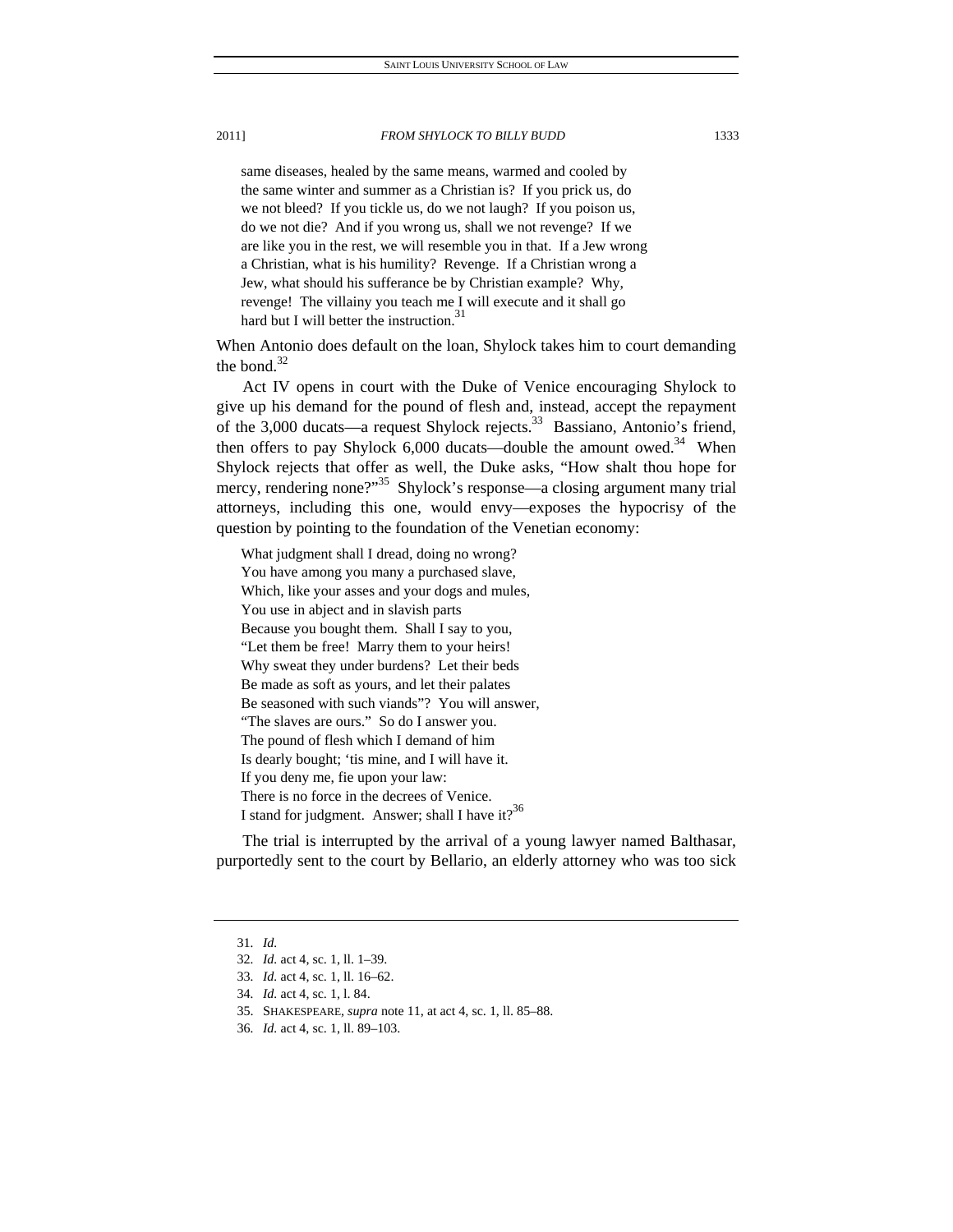to appear. $37$  The young lawyer is actually Portia, the play's female lead, dressed as a man.<sup>38</sup> She takes over the examination of the witnesses, first asking Antonio whether he confesses the bond, which he does, and then telling Shylock he must be merciful—a request Shylock rejects: "I crave the law, [t]he penalty and forfeit of my bond."<sup>39</sup>

Bassanio pleas for his friend, urging Portia to bend the law to allow him to pay off the bond at three times its value.<sup>40</sup> In almost a parody of judicial deference to precedent, Portia rejects his request, explaining that if she created an exception to that rule of law, "'Twill be recorded for a precedent, [a]nd many an error by the same example [w]ill rush into the state: it cannot be.<sup> $,41$ </sup> Shylock is overjoyed by her ruling: "O wise young judge, how I do honour thee!" $42$ 

Portia asks for the legal document, examines it, and concludes that the "bond is forfeit, [a]nd lawfully by this the Jew may claim [a] pound of flesh, to be by him cut off [n]earest the merchant's heart."<sup>43</sup> She urges Shylock: "Be merciful: [t]ake thrice thy money; bid me tear the bond."<sup>44</sup> Shylock again rejects the plea for mercy, telling her that he will bid her to tear up the bond only "[w]hen it is paid, according to the tenour."<sup>45</sup>

Portia listens to Antonio's final plea and Shylock's response, then she issues judgment: "A pound of that same merchant's flesh is thine, [t]he court awards it, and the law doth give it."<sup>46</sup> Shylock responds: "Most rightful judge!"<sup>47</sup> Portia continues: "And you must cut this flesh from off his breast; The law allows it, and the court awards it."<sup>48</sup>

But then Portia unveils the fatal legal twist:

Tarry a little, there is something else.

This bond doth give thee here no jot of blood. The words expressly are "a pound of flesh". Take then thy bond, take thou thy pound of flesh, But in the cutting it, if thou dost shed

- 40. SHAKESPEARE, *supra* note 11, act 4, sc. 1, ll. 205–23.
- 41*. Id.* act 4, sc. 1, ll. 216–18.
- 42*. Id.* act 4, sc. 1, l. 220.
- 43*. Id.* act 4, sc. 1, ll. 226–29.
- 44*. Id.* act 4, sc. 1, ll. 229–30.
- 45. SHAKESPEARE, *supra* note 11, act 4, sc. 1, ll. 231–38.
- 46*. Id.* act 4, sc. 1, ll. 295–96.
- 47*. Id.* act 4, sc. 1, l. 297.
- 48*. Id.* act 4, sc. 1, ll. 298–99.

<sup>37</sup>*. Id.* act 4, sc. 1, ll. 149–66.

<sup>38</sup>*. Id.* act 4, sc. 1, ll. 163–66.

<sup>39</sup>*. Id.* act 4, sc. 1, ll. 177–78, 202–03.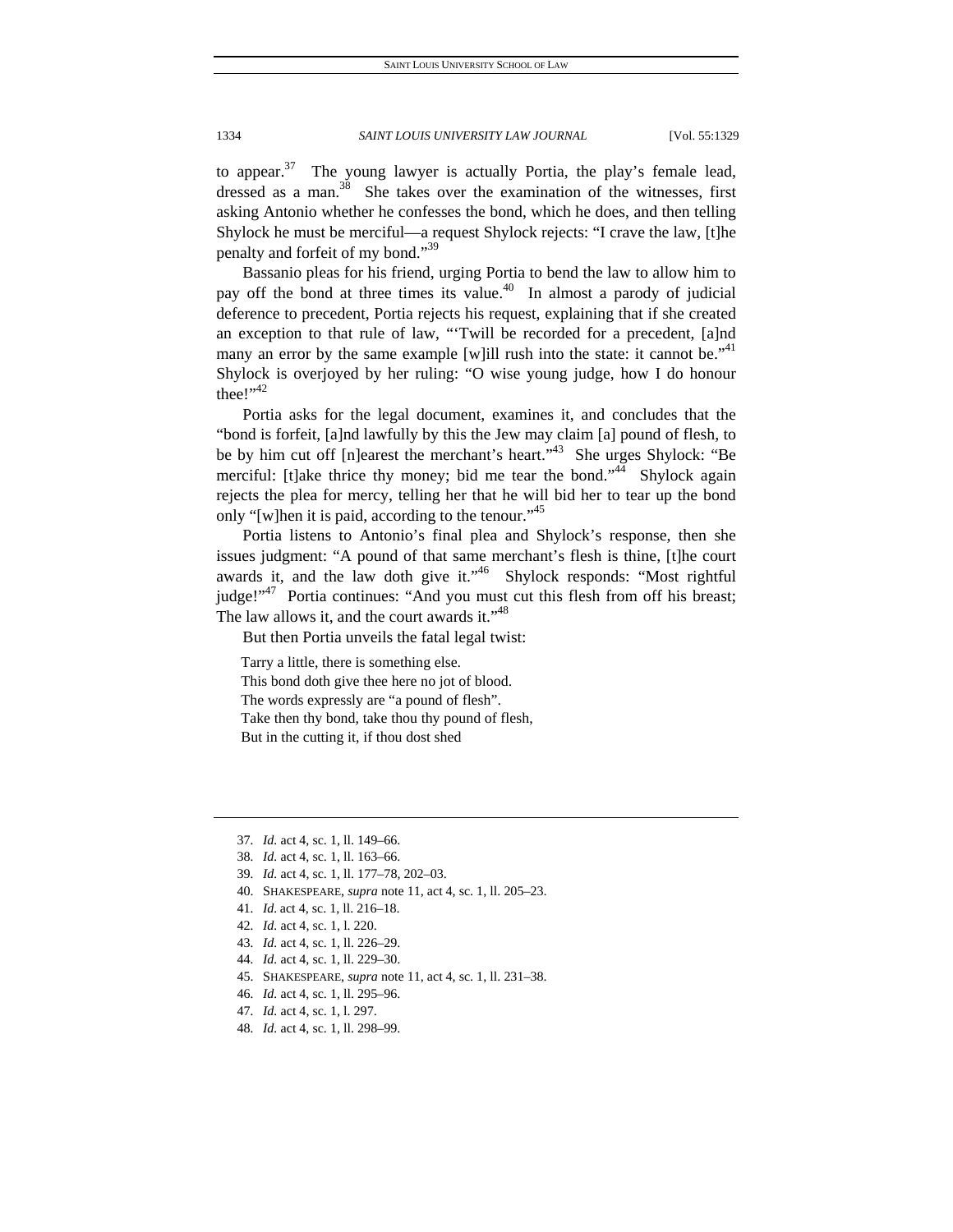One drop of Christian blood, thy lands and goods Are by the laws of Venice confiscate Unto the state of Venice.<sup>49</sup>

Stunned, Shylock realizes he has been defeated by this literal reading of the contract.<sup>50</sup> Struggling to overcome this setback, he agrees to accept the prior offer of three times the value of the bond, but Portia insists that Shylock must either have the pound of flesh or nothing.<sup>51</sup> She then instructs him to prepare to cut off the flesh, but reminds him that if he should shed any blood or cut off any less or more than an exact pound, "Thou diest, and all thy goods are confiscate."<sup>52</sup>

Dejected, Shylock asks if he can have just the principal on the bond.<sup>53</sup> Again, Portia tells him the only remedy he is allowed by law is the pound of flesh.<sup>54</sup> Now in retreat, Shylock tries to dismiss his claim, but Portia informs him of another law of Venice: When an alien threatens the life of a citizen of Venice, as Shylock surely did when he demanded the right to cut a pound of flesh out of Antonio's chest, the law requires that the offender be put to death and that half of his property go to the state and the other half to the offended party (here, Antonio).<sup>55</sup> Portia tells Shylock his best hope is to beg for the Duke's mercy.<sup>56</sup> The Duke declares that he will spare Shylock's life, but only if Shylock agrees to Antonio's two conditions: convert to Christianity and bequeath half of his fortune to the man who ran off with his daughter.<sup>57</sup> Defeated and humiliated, Shylock accepts those terms.<sup>58</sup>

At one level, Shylock's defeat can be viewed as the risks of pursuing a harsh letter-of-the-law brand of justice. He demanded compliance with the exact language of the agreement, rejected calls for compassion, and is then undone by the exact language of the agreement. But the modern audience can't help but conclude that the outcome of the lawsuit—namely, the utter humiliation and destruction of a human being—is unjust. Shylock has lost his daughter, his fortune, his profession, and his religion.<sup>59</sup> He has become a tragic figure in the middle of a comedy. The final words of this once strong and defiant victim of prejudice, spoken after Portia orders the clerk to draw up the deed transferring Shylock's assets, continue to haunt us: "I pray you give

- 55. SHAKESPEARE, *supra* note 11, act 4, sc. 1, ll. 341–49.
- 56*. Id.* act 4, sc. 1, l. 351–59.
- 57*. Id.* act 4, sc. 1, ll. 364–68, 376–88.
- 58*. Id.* act 4, sc. 1, ll. 390.
- 59*. Id.* act 4, sc. 1, ll. 376–90.

<sup>49</sup>*. Id.* act 4, sc. 1, ll. 301–08.

 <sup>50.</sup> SHAKESPEARE, *supra* note 11, act 4, sc. 1, l. 310.

<sup>51</sup>*. Id.* act 4, sc. 1, ll. 314–18.

<sup>52</sup>*. Id.* act 4, sc. 1, ll. 320–28.

<sup>53</sup>*. Id.* act 4, sc. 1, l. 332.

<sup>54</sup>*. Id.* act 4, sc. 1, ll. 334–35, 339–40.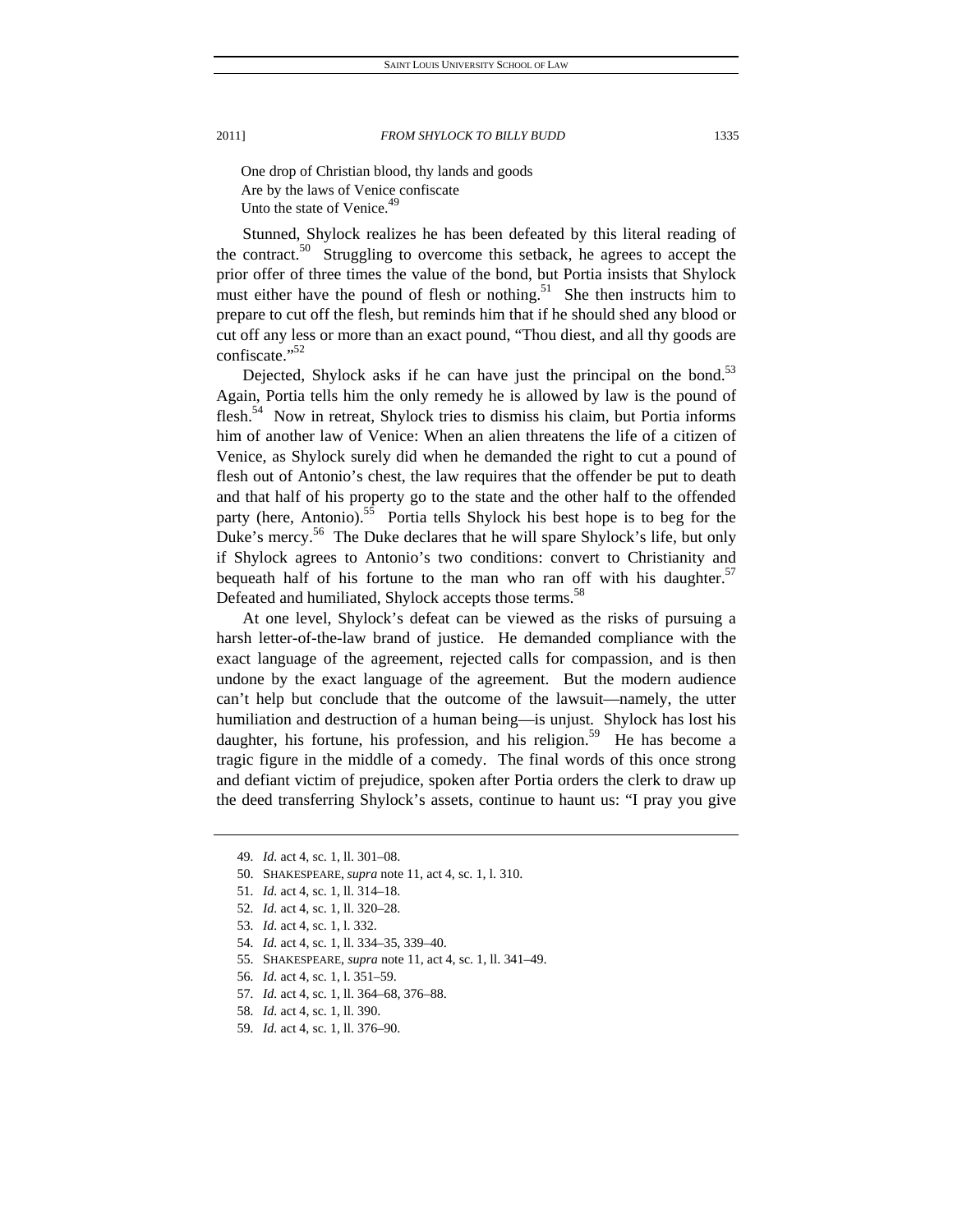me leave to go from hence; I am not well. Send the deed after me [a]nd I will sign it."<sup>60</sup>

"Get thee gone," the Duke commands, "but do it."<sup>61</sup>

### II. BLEAK HOUSE $62$

*Bleak House* is one of the greatest novels by one of the giants of English literature. It is also, in the words of one legal scholar, "the ultimate indictment of law, lawyers, and the legal system in the English language."<sup>63</sup>

The engine of this novel is a massive trusts-and-estates case that has been slogging through the Court of Chancery for decades.<sup>64</sup> In a novel filled with wonderfully evocative names—the money-grubbing attorney Vholes, the arrogant baronet Sir Dedlock, the sleazy loan shark Smallweed—it is fitting that the lawsuit's name sounds more like a double dose of symptoms from a liver ailment: *Jarndyce and Jarndyce*. 65

The essence of what Dickens has to say about justice and the legal system is captured in the novel's extraordinary first chapter, which begins with the literary equivalent of a Hollywood tracking shot through the streets of London on a November morning. The city is cold and muddy: "As much mud in the streets, as if the waters had but newly retired from the face of the earth, and it would not be wonderful to meet a Megalosaurus, forty feet long or so, waddling like an elephantine lizard up Holborn Hill." <sup>66</sup> The sky is overcast, the city shrouded in fog, as we approach the Court of Chancery:

 The raw afternoon is rawest, and the dense fog is densest, and the muddy streets are muddiest, near that leaden-headed old obstruction, appropriate ornament for the threshold of a leaden-headed old corporation: Temple Bar. And hard by Temple Bar, in Lincoln's Inn Hall, at the very heart of the fog, sits the Lord High Chancellor in his High Court of Chancery.

 Never can there come fog too thick, never can there come mud and mire too deep, to assort with the groping and floundering condition which this High Court of Chancery, most pestilent of hoary sinners, holds, this day, in the sight of heaven and earth.<sup>67</sup>

 <sup>60.</sup> SHAKESPEARE, *supra* note 11, act 4, sc. 1, ll. 391–93.

<sup>61</sup>*. Id.* act 4, sc. 1, ll. 393.

 <sup>62.</sup> DICKENS, *supra* note 12.

 <sup>63.</sup> R.B. Bernstein, *Bleak House*, 18 LAW & POL. BOOK REV. 313, 314 (2008), *available at* http://www.bsos.umd.edu/gvpt/lpbr/subpages/reviews/dickens0408.htm.

<sup>64</sup>*. Id.* at 314–15.

<sup>65</sup>*. Id.*; DICKENS, *supra* note 12, *passim*.

 <sup>66.</sup> DICKENS, *supra* note 12, at 13 (footnotes omitted).

<sup>67</sup>*. Id.* at 14 (footnote omitted).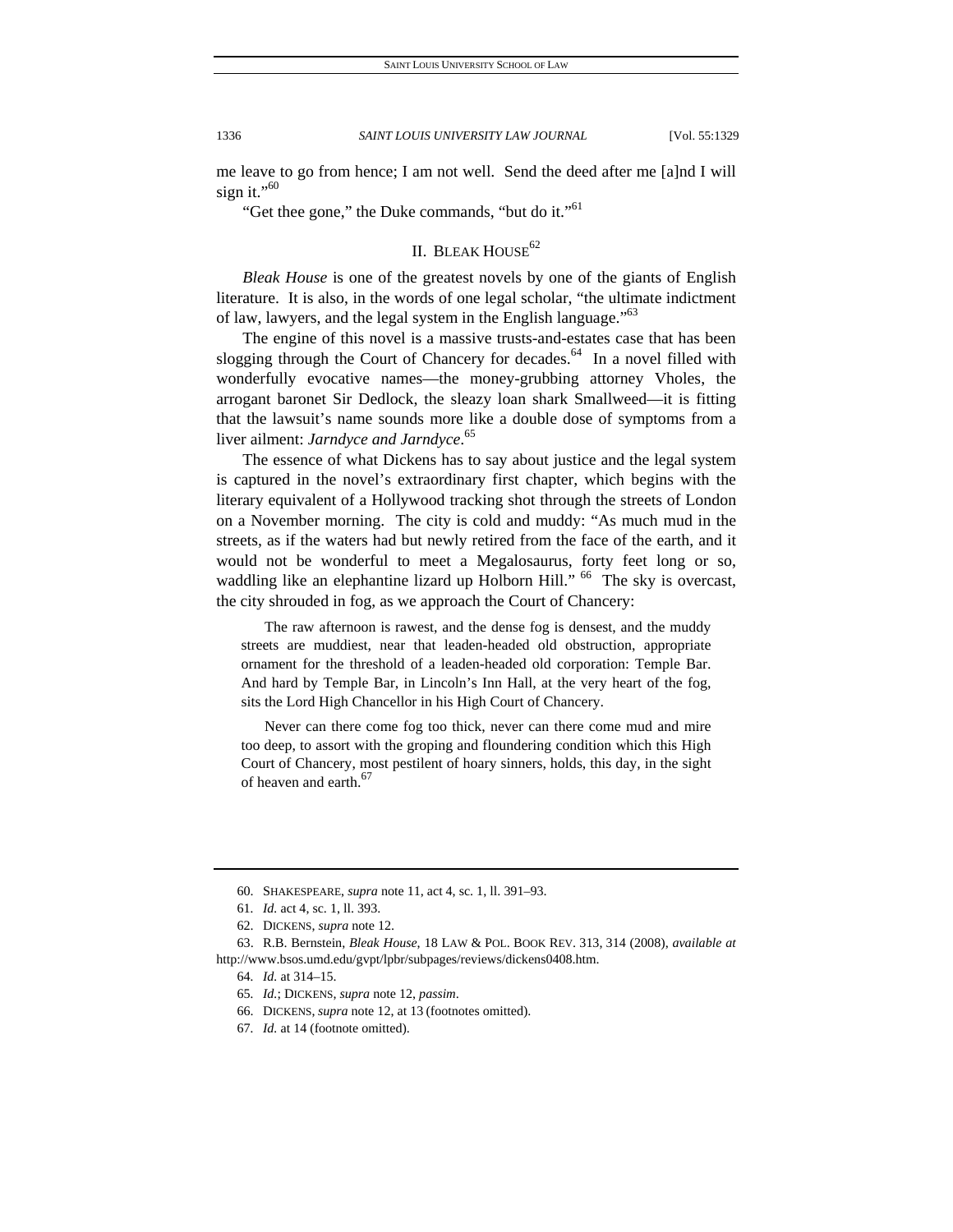And with that prelude, Dickens introduces us to the proceedings underway. In one magical paragraph he captures litigation every bit as muddy and foggy and dangerous as London itself:

 Jarndyce and Jarndyce drones on. This scarecrow of a suit has, in course of time, become so complicated, that no man alive knows what it means. The parties to it understand it least; but it has been observed that no two Chancery lawyers can talk about it for five minutes, without coming to a total disagreement as to all the premises. Innumerable children have been born into the cause; innumerable young people have married into it; innumerable old people have died out of it. Scores of persons have deliriously found themselves made parties in Jarndyce and Jarndyce, without knowing how or why; whole families have inherited legendary hatreds with the suit. The little plaintiff or defendant, who was promised a new rocking-horse when Jarndyce and Jarndyce should be settled, has grown up, possessed himself of a real horse, and trotted away into the other world. Fair wards of court have faded into mothers and grandmothers; a long procession of Chancellors has come in and gone out; the legion of bills in the suit have been transformed into mere bills of mortality; there are not three Jarndyces left upon the earth perhaps, since old Tom Jarndyce in despair blew his brains out at a coffee-house in Chancery Lane; but Jarndyce and Jarndyce still drags its dreary length before the court, perennially hopeless.<sup>68</sup>

Dickens' dark view of the legal process comes through in that first chapter. Like a contagious disease, the case has infected all it has touched. No one from the lawyers to the parties to the court clerks—has emerged untainted:

 How many people out of the suit, Jarndyce and Jarndyce has stretched forth its unwholesome hand to spoil and corrupt, would be a very wide question. From the master, upon whose impaling files reams of dusty warrants in Jarndyce and Jarndyce have grimly writhed into many shapes; down to the copying clerk in the Six Clerks' Office, who has copied his tens of thousands of Chancery folio-pages under that eternal heading; no man's nature has been made the better by it. In trickery, evasion, procrastination, spoliation, botheration, under false pretences of all sorts, there are influences that can never come to good. The very solicitors' boys who have kept the wretched suitors at bay, by protesting time out of mind that Mr. Chizzle, Mizzle, or otherwise was particularly engaged and had appointments until dinner, may have got an extra moral twist and shuffle into themselves out of Jarndyce and Jarndyce. The receiver in the cause has acquired a goodly sum of money by it, but has acquired too a distrust of his own mother, and a contempt for his own kind. Chizzle, Mizzle, and otherwise, have lapsed into a habit of vaguely promising themselves that they will look into that outstanding little matter, and see what can be done for Drizzle—who was not well used—when Jarndyce and Jarndyce shall be got out of the office. Shirking and sharking, in all their

<sup>68</sup>*. Id.* at 16–17 (footnotes omitted).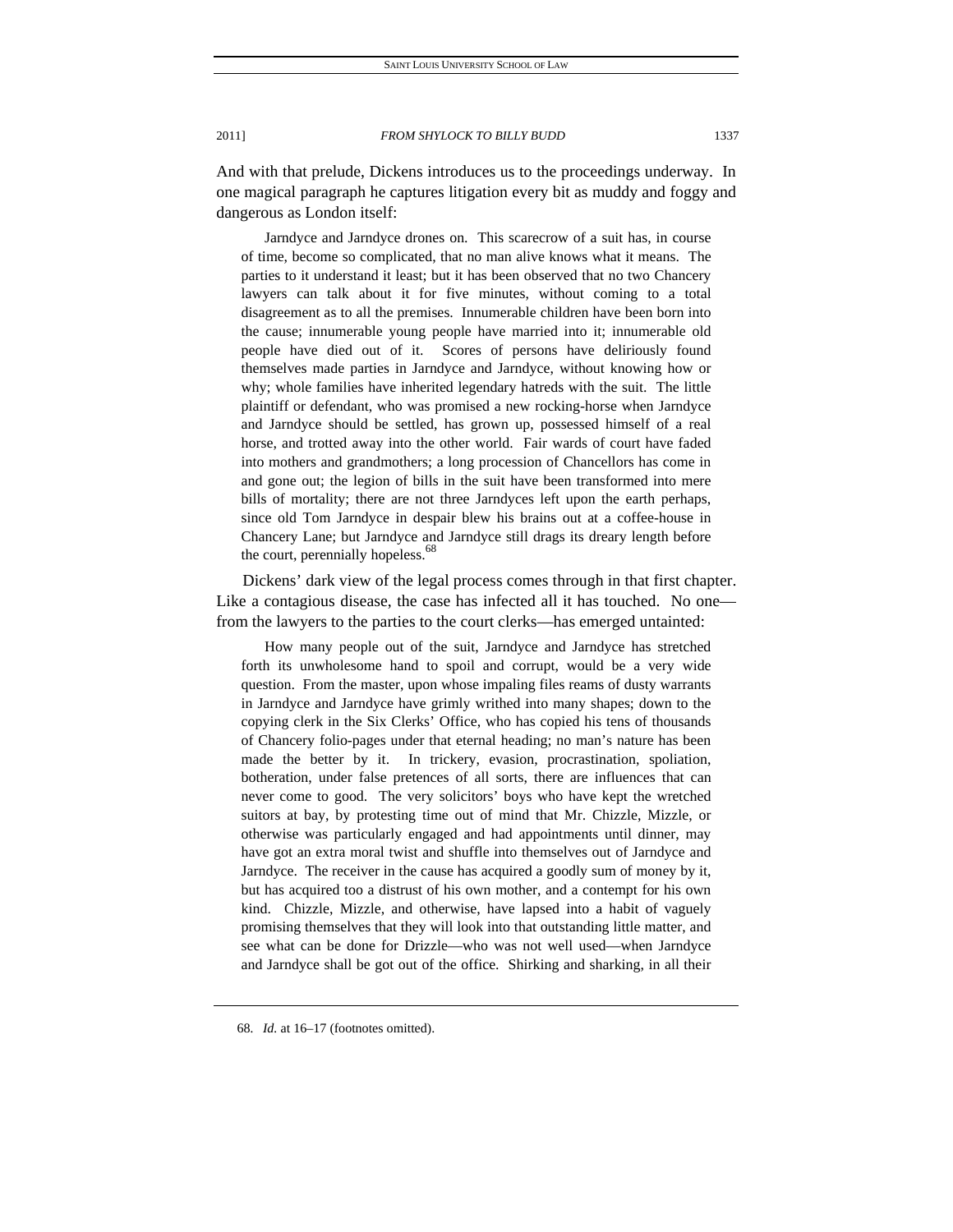many varieties, have been sown broadcast by the ill-fated cause; and even those who have contemplated its history from the outer-most circle of such evil, have been insensibly tempted into a loose way of letting bad things alone to take their own bad course, and a loose belief that if the world go wrong, it was, in some off-hand manner, never meant to go right.<sup>69</sup>

As for specifics of the case, we learn only that many years ago a member of the Jarndyce family made a will—or perhaps more than one—dealing with a substantial and varied estate and many heirs. $\bar{7}^0$  In the course of the novel, we watch the painful demise of Richard Carstone, an innocent young heir caught up—as were so many other potential beneficiaries of that will—in the equivalent of litigation cancer, which eventually metastasizes into the victim's mental, moral, and psychological worlds. In the end, the gentle Carstone, like others before him, dies of his litigation cancer—dejected and impoverished, with all of his moneys paid to his unscrupulous lawyer, Mr. Vholes. $11$ 

And the outcome of Jarndyce and Jarndyce? Esther Summerson, the cousin of Richard Carstone and the young narrator of the story, is in the hallway outside the Court of Chancery on the day the case concludes:

 Our suspense was short; for a break up soon took place in the crowd, and the people came streaming out looking flushed and hot, and bringing a quantity of bad air with them. Still they were all exceedingly amused, and were more like people coming out from a Farce or a Juggler than from a court of Justice. We stood aside, watching for any countenance we knew; and presently great bundles of paper began to be carried out—bundles in bags, bundles too large to be got into any bags, immense masses of papers of all shapes and no shapes, which the bearers staggered under, and threw down for the time being, anyhow, on the Hall pavement, while they went back to bring out more. Even these clerks were laughing. We glanced at the papers, and seeing Jarndyce and Jarndyce everywhere, asked an official-looking person who was standing in the midst of them, whether the cause was over. "Yes," he said; "it was all up with it at last!" and burst out laughing too. $12$ 

 "Mlud, no—variety of points—feel it my duty tsubmit—ludship," is the reply that slides out of Mr. Tangle.

70. *Id.* at 16–17.

<sup>69</sup>*. Id.* at 17–18 (footnotes omitted). The first chapter is filled with vivid comic scenes poking fun at lawyers, such as the following interruption by the Chancellor:

 <sup>&</sup>quot;Have you nearly concluded your argument?"

 <sup>&</sup>quot;Several members of the bar are still to be heard, I believe?" says the Chancellor, with a slight smile.

Eighteen of Mr. Tangle's learned friends, each armed with a little summary of eighteen hundred sheets, bob up like eighteen hammers in a piano-forte, make eighteen bows, and drop into their eighteen places of obscurity.

*Id.* at 18.

<sup>71</sup>*.* DICKENS, *supra* note 12, at 975–79.

<sup>72</sup>*. Id.* at 973–74.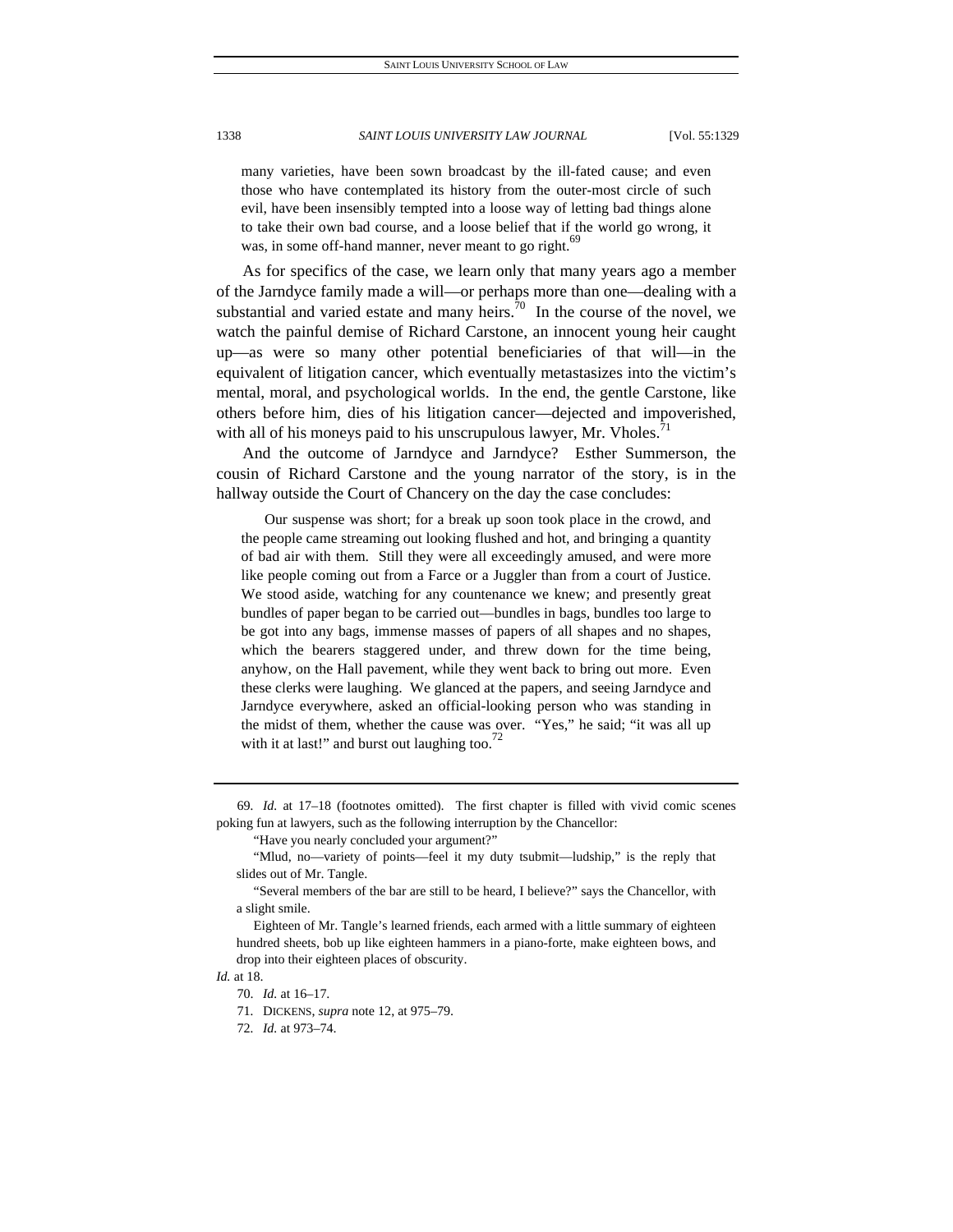As for the winners and losers of this massive case, the entire Jarndyce estate has been consumed by legal fees.<sup>73</sup> There is, quite literally, nothing left to distribute to the heirs.<sup>74</sup> The lawyers are anything but apologetic. One of them announces to Esther "'that this has been a great cause, that this has been a protracted cause, that this has been a complex cause. Jarndyce and Jarndyce has been termed, not inaptly, a Monument of Chancery practice."<sup>75</sup> Additionally, he emphasizes, "If the public have the benefit, and if the country have the adornment, of this great Grasp, it must be paid for, in money or money's worth, sir."<sup>76</sup> It is, in short, a bleak view of the legal profession and an even bleaker view of the legal process.

### III. BILLY BUDD $^{77}$

Hard as it is to believe, the author of *Moby Dick* toiled in obscurity and died penniless after spending his final two decades working as a customs inspector in New York City.78 Melville's executors found among his papers a manuscript entitled "*Billy Budd: Foretopman*."79 The novella was first published in 1924, more than thirty years after his death.<sup>80</sup>

The novella's plot is fairly straightforward: It is the summer of 1797.<sup>81</sup> Earlier that year, the British Navy had been rocked by two significant mutinies, at Spithead and Nore.<sup>82</sup> Billy Budd, a guileless young seaman aboard a merchant ship called the Rights-of-Man, is impressed into duty by the HMS *Bellipotent*, a warship in need of sailors as the Royal Navy struggles to confront Napoleon's navy.<sup>83</sup> The cheerful, innocent Billy, an orphan, is soon the favorite of the crew on his new ship. $84$  His only flaw: He stutters severely when under distress. $85$ 

The malevolent master-at-arms, John Claggert, develops a deep hatred of young Billy, perhaps based on jealousy, and eventually accuses him of conspiring to mutiny—a profoundly serious charge in the aftermath of the

<sup>73</sup>*. Id.* at 975.

<sup>74</sup>*. Id.*

 <sup>75.</sup> *Id.*

<sup>76</sup>*.* DICKENS, *supra* note 12, at 975.

 <sup>77.</sup> MELVILLE, *supra* note 13, at 1.

 <sup>78.</sup> Kathleen Helal, *Chronology of Herman Melville's Life and Work*, *in* MELVILLE, *supra* note 13, at xv, xvi–xvii.

<sup>79</sup>*. Id.* at xvii.

<sup>80</sup>*. Id.*

 <sup>81.</sup> Kathleen Helal, *Introduction* to MELVILLE, *supra* note 13, at vii, vii.

 <sup>82.</sup> Kathleen Helal, *Historical Context of Billy Budd, Sailor*, *in* MELVILLE, *supra* note 13, at xix, xix–xx.

 <sup>83.</sup> MELVILLE, *supra* note 13, at 5.

<sup>84</sup>*. Id.* at 8–9.

<sup>85</sup>*. Id.* at 16.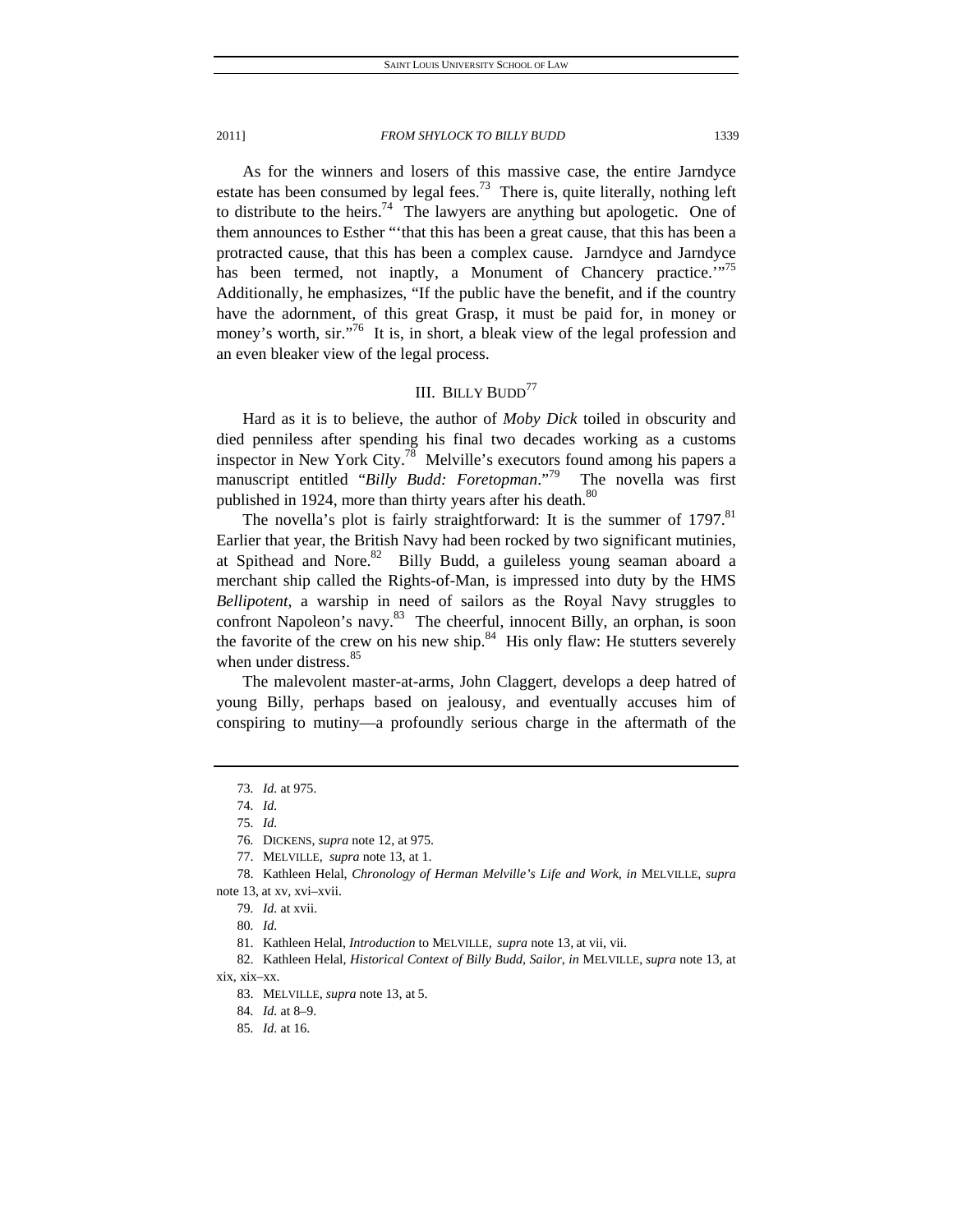other two mutinies.<sup>86</sup> The ship's decent and honorable captain, Edward Fairfax Vere, summons both men to his cabin, where he has Claggert repeat his false charge. $87$  Billy is literally rendered speechless—so upset that he is unable to respond to the accusation.<sup>88</sup> The Captain, knowing the charge is false, tries to soothe Billy so that he can deny the charge:

Going close up to the young sailor, and laying a soothing hand on his shoulder, he said, "There is no hurry, my boy. Take your time, take your time." Contrary to the effect intended, these words so fatherly in tone, doubtless touching Billy's heart to the quick, prompted yet more violent efforts at utterance—efforts soon ending for the time in confirming the paralysis, and bringing to his face an expression which was as a crucifixion to behold. The next instant, quick as the flame from a discharged cannon at night, his right arm shot out, and Claggert dropped to the deck. . . . A gasp or two, and he lay motionless.

 "Fated boy," breathed Captain Vere in tone so low as to be almost a whisper, "what have you done!"<sup>89</sup>

The ship's surgeon is called in, but soon pronounces Claggert dead.<sup>90</sup> Captain Vere, standing off to the side, exclaims: "Struck dead by an angel of God. Yet the angel must hang!"<sup>91</sup>

Believing he has no choice in light of the law and the concern over the prior mutinies, Captain Vere convenes a drumhead court, i.e., a court martial held aboard a ship at sea. $92$  The three officers comprising the court arrive, Billy Budd is called before them, and Captain Vere—serving as both prosecutor and the main witness—testifies to what happened.<sup>93</sup> Then, the court examines Billy:

The first lieutenant, taking judicial primacy and turning toward the prisoner, said, "Captain Vere has spoken. Is it or is it not as Captain Vere says?"

 In response came syllables not so much impeded in the utterance as might have been anticipated. They were these: "Captain Vere tells the truth. It is just as Captain Vere says, but it is not as the master-at-arms said. I have eaten the King's bread and I am true to the King."

 "I believe you, my man," said [Captain Vere], his voice indicating a suppressed emotion not otherwise betrayed.

93. MELVILLE, *supra* note 13, at 89–91.

<sup>86</sup>*. Id.* at 42, 72–75.

<sup>87</sup>*. Id.* at 80.

 <sup>88.</sup> MELVILLE, *supra* note 13, at 78–81.

<sup>89</sup>*. Id.* at 82.

<sup>90</sup>*. Id.* at 83–84.

<sup>91</sup>*. Id.* at 84.

<sup>92</sup>*. Id.* at 84–85.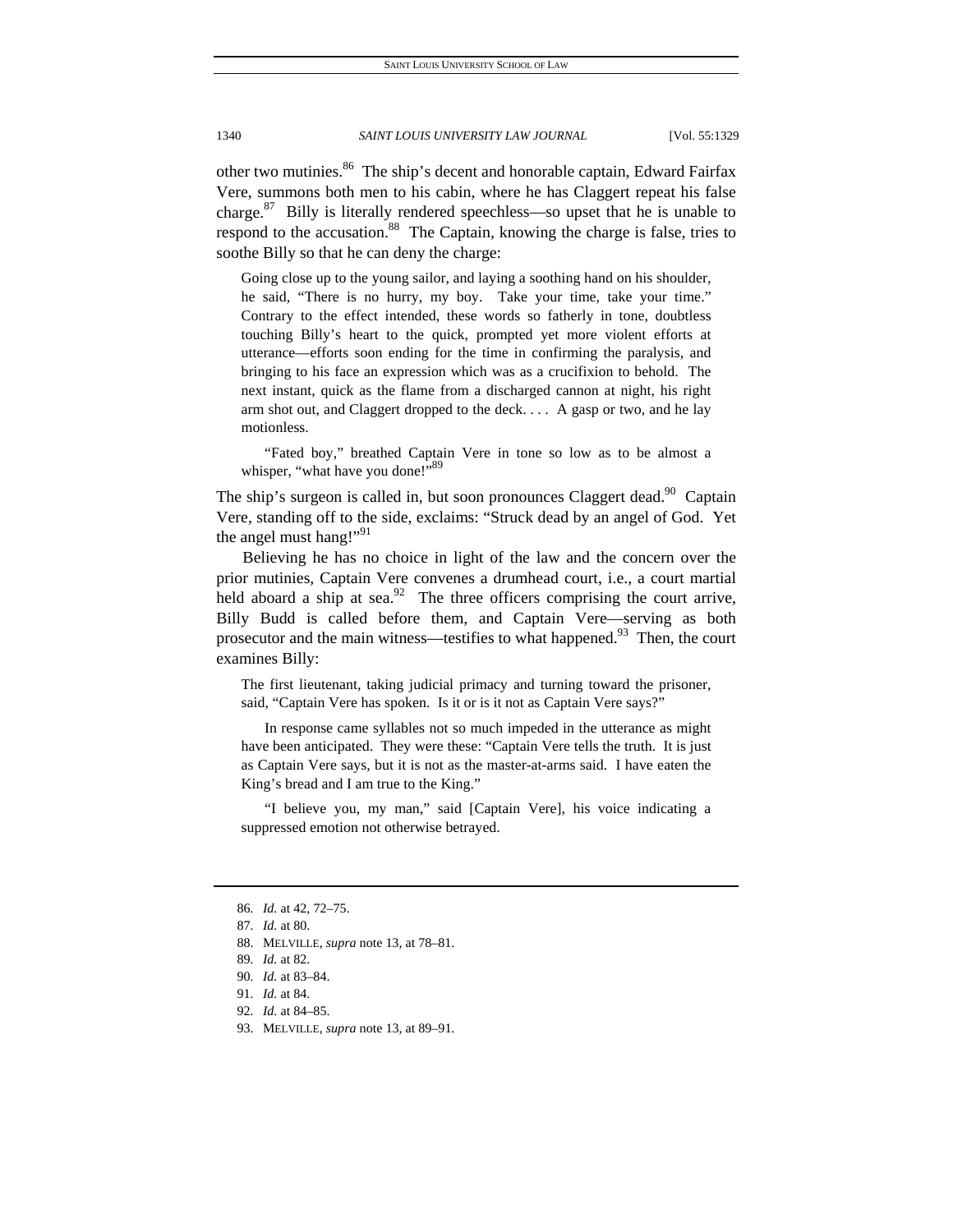"God will bless you for that, your honor!" not without stammering said Billy, and all but broke down. But immediately he was recalled to self-control by another question, to which with the same emotional difficulty of utterance he said, "No, there was no malice between us. I never bore malice against the master-at-arms. I am sorry that he is dead. I did not mean to kill him. Could I have used my tongue I would not have struck him. But he foully lied to my face and in presence of my captain, and I had to say something, and I could only say it with a blow, God help me!"

 In the impulsive aboveboard manner of the frank one the court saw confirmed all that was implied in words that just previously had perplexed them, coming as they did from the testifier to the tragedy and promptly following Billy's impassioned disclaimer of mutinous intent—Captain Vere's words, "I believe you, my man."<sup>94</sup>

The testimony soon ends, Billy is sent away, and the three officers begin to deliberate.<sup>95</sup> It is clear they are uncomfortable with the prospect of convicting Billy of murder. And here we come to the central moral issue of the work: what is justice? Specifically, what is the just and moral response to Billy's actions, and is the just and moral response the same as the proper legal response?

Captain Vere concedes to the court that he, too, is moved by Billy's plight but warns, "let not warm hearts betray heads that should be cool."<sup>96</sup> Noting that the court members are still unconvinced, he tries another tack:

 "To steady us a bit, let us recur to the facts.—In wartime at sea a man-ofwar's man strikes his superior in grade, and the blow kills. Apart from its effect the blow itself is, according to the Articles of War, a capital crime. Furthermore—"

 "Ay, Sir," emotionally broke in the officer of marines, "in one sense it was. But surely Budd purposed neither mutiny nor homicide."

 "Surely not, my good man. And before a court less arbitrary and more merciful than a martial one, that plea would largely extenuate. At the Last Assizes it shall acquit. But how here? We proceed under the law of the Mutiny Act.  $\dots$  Budd's intent or nonintent is nothing to the purpose."<sup>97</sup>

The officers are still conflicted, unwilling to do what they believe they are required to do. "'Can we not convict and yet mitigate the penalty?' asked the sailing master, here speaking, and falteringly, for the first."<sup>98</sup> That question triggers Captain Vere's closing argument, in which he refers to the infamous

<sup>94</sup>*. Id.* at 91–92.

<sup>95</sup>*. Id.* at 94–99.

<sup>96</sup>*. Id.* at 97.

<sup>97</sup>*. Id.* at 97–98 (footnotes omitted).

 <sup>98.</sup> MELVILLE, *supra* note 13, at 98.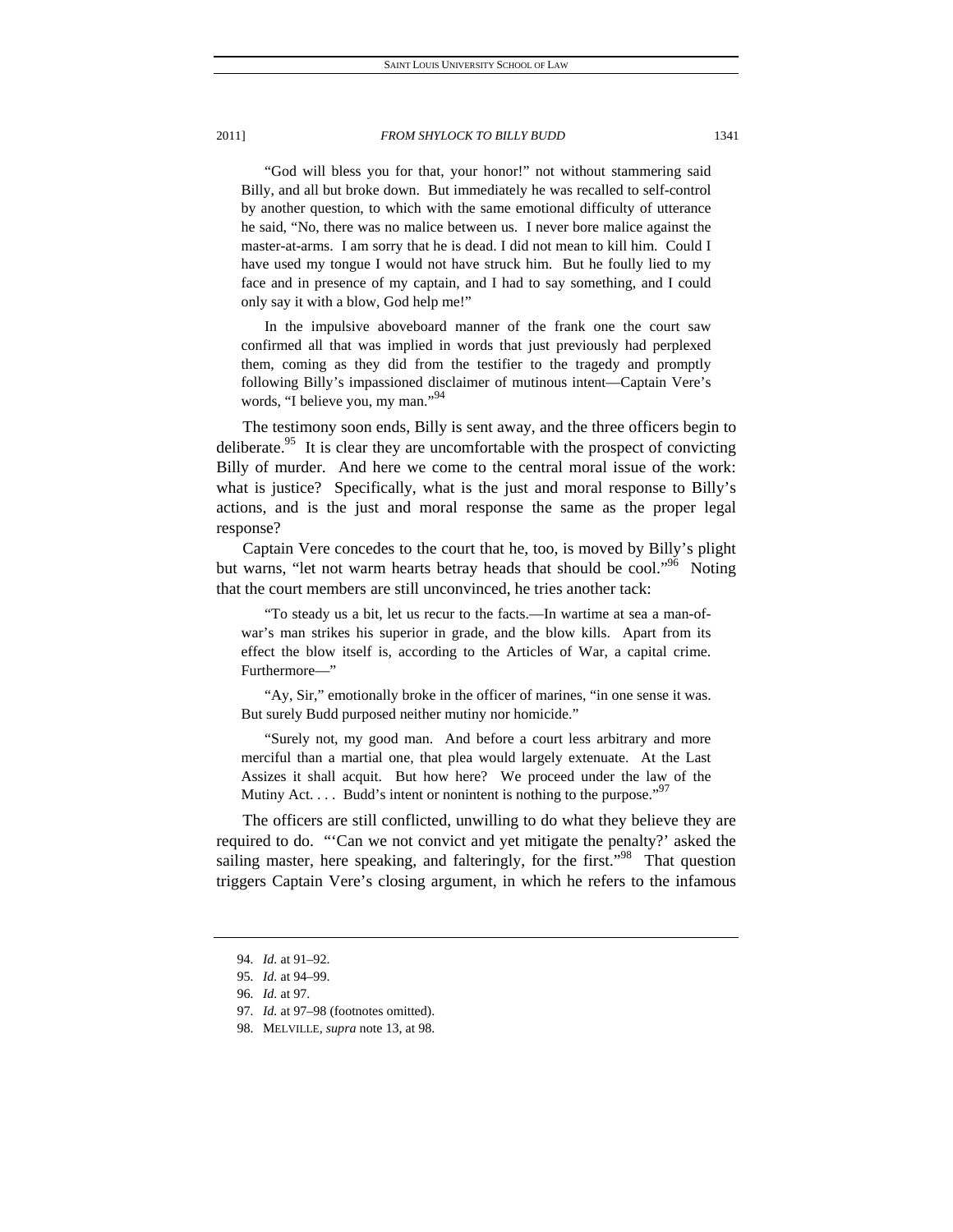Nore mutiny in urging the court to uphold the law over their notions of justice and mercy:

 "Gentlemen, were that clearly lawful for us under the circumstances, consider the consequences of such clemency. The people" (meaning the ship's company) "have native sense; most of them are familiar with our naval usage and tradition; and how would they take it? Even could you explain to them which our official position forbids—they, long molded by arbitrary discipline have not that kind of intelligent responsiveness that might qualify them to comprehend and discriminate. No, to the people the foretopman's deed, however it be worded in the announcement, will be plain homicide committed in a flagrant act of mutiny. What penalty for that should follow, they know. But it does not follow. *Why?* they will ruminate. You know what sailors are. Will they not revert to the recent outbreak at the Nore? Ay. They know the well-founded alarm—the panic it struck throughout England. Your clement sentence they would account pusillanimous. They would think that we flinch, that we are afraid of them—afraid of practicing a lawful rigor singularly demanded at this juncture, lest it should provoke new troubles. What shame to us such a conjecture on their part, and how deadly to discipline. You see then, whither, prompted by duty and the law, I steadfastly drive. But I beseech you, my friends, do not take me amiss. I feel as you do for this unfortunate boy. But did he know our hearts, I take him to be of that generous nature that he would feel even for us on whom in this military necessity so heavy a compulsion is laid."<sup>99</sup>

And thus the court convicts Billy and sentences him to death by hanging the following dawn.<sup>100</sup> At 4 a.m. that morning, the ship's crew gathers on deck.<sup>101</sup> Billy seems at peace. His final words are "God bless Captain Vere!"<sup>102</sup>

[Those final words,] delivered in the clear melody of a singing bird on the point of launching from the twig—had a phenomenal effect, not unenhanced by the rare personal beauty of the young sailor, spiritualized now through late experiences so poignantly profound.

 Without volition, as it were, as if indeed the ship's populace were but the vehicles of some vocal current electric, with one voice from alow and aloft came a resonant sympathetic echo: "God bless Captain Vere!" And yet at that instant Billy alone must have been in their hearts, even as he was in their eyes.

 At the pronounced words and the spontaneous echo that voluminously rebounded them, Captain Vere, either through stoic self-control or a sort of momentary paralysis induced by emotional shock, stood erectly rigid as a musket in the ship-armorer's rack.<sup>103</sup>

<sup>99</sup>*. Id.* at 99.

<sup>100</sup>*. Id.* at 101.

<sup>101</sup>*. Id.* at 113.

<sup>102</sup>*. Id.* at 114.

 <sup>103.</sup> MELVILLE, *supra* note 13, at 114–15.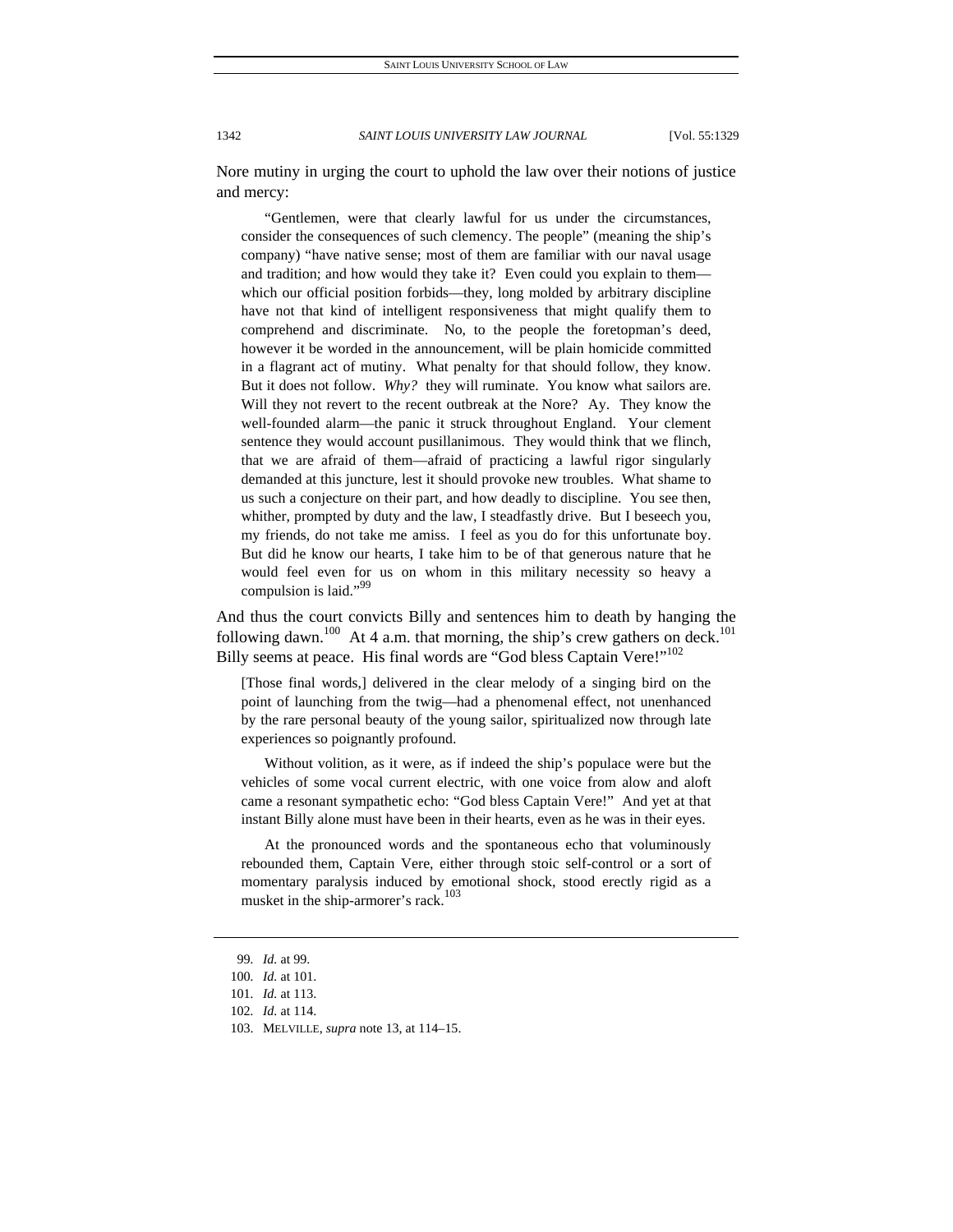The closing chapters function as four separate epilogues, each with another take on the clash of law and justice in the court martial of Billy Budd. In the first "epilogue," which hints at some divine intervention at the moment of death, the ship's purser and surgeon discuss the peculiar stillness of Billy's body.<sup>104</sup> Ordinarily, there would be violent spasms—literally, death throes as the convict succumbed, but Billy's body swayed from the execution rope with absolute tranquility.<sup>105</sup> The purser wonders if that serenity was a supernatural phenomenon, perhaps a sign that God blessed Billy.<sup>106</sup> The surgeon, a determined man of science, dismisses the purser's speculation but, unable to offer a rational explanation himself, abruptly departs with the excuse that "there is a case in the sick bay that I do not care to leave to my assistants."<sup>107</sup>

The second epilogue, Chapter 28, takes place a few weeks later on the same voyage. Captain Vere, the unbending instrument of law in the prosecution of Billy Budd, is mortally wounded in battle.<sup>108</sup> Taken ashore, he lingers for a few days. $109$ 

 Not long before death, while lying under the influence of that magical drug which, soothing the physical frame, mysteriously operates on the subtler element in man, he was heard to murmur words inexplicable to his attendant: "Billy Budd, Billy Budd."<sup>110</sup>

Chapter 29, the third epilogue, quotes from the navy newspaper's account of Billy Budd's execution.<sup>111</sup> Here we have Melville's cynical view of the "headline trial," as reported by the press. The account is classic government propaganda, with Billy cast in the role of a mutinous, savage, knife-wielding murderer while Claggert is portrayed as the decent, diligent officer.<sup>112</sup> The article details how the heroic Claggert discovered a nefarious plot in which "the ringleader was one William Budd."<sup>113</sup> While "in the act of arraigning the man before the Captain, [Claggert] was vindictively stabbed to the heart by the suddenly drawn sheath knife of Budd." $114$  The newspaper story stresses that the "enormity of the crime and the extreme depravity of the criminal appear the greater in view of the character of the victim, a middle-aged man respectable

- 108. MELVILLE, *supra* note 13, at 122, 123.
- 109*. Id.*
- 110*. Id.*
- 111*. Id.* at 124.
- 112*. Id.* at 124–25

114*. Id.*

<sup>104</sup>*. Id.* at 116–17.

<sup>105</sup>*. Id.* at 116.

<sup>106</sup>*. Id.* at 117

<sup>107</sup>*. Id.*

 <sup>113.</sup> MELVILLE *supra* note 13, at 124.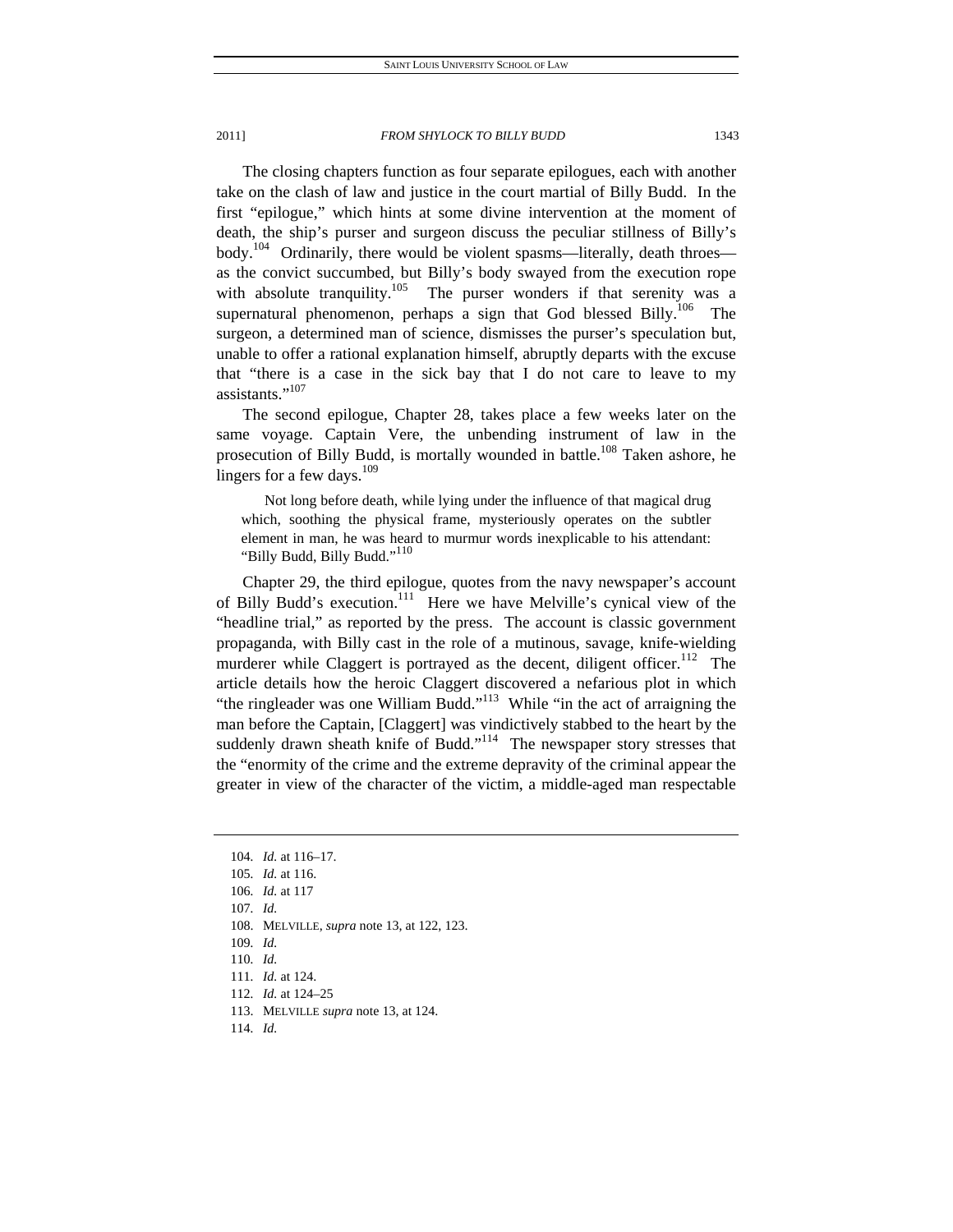and discreet . . .  $\cdot$ <sup>115</sup> Melville concludes the chapter: "The above, appearing in a publication now long ago superannuated and forgotten, is all that hitherto has stood in human record to attest what manner of men respectively were John Claggert and Billy Budd."<sup>116</sup> Thus, the newspaper's account of the "headline" trial," the first draft of history, vindicates the legal system that killed Billy Budd.

And finally, in the last chapter, we learn that Billy Budd has become the stuff of legend to the sailors, who have kept track of the spar from which he was hung: "Their knowledges followed it from ship to dockyard and again from dockyard to ship, still pursuing it even when at last reduced to a mere dockyard boom. To them a chip of it was as a piece of the Cross."<sup>117</sup>

As his legend spreads, another sailor composes a ballad in his memory, "Billy in the Darbies," which is soon printed and widely distributed.<sup>118</sup> The ballad describes Billy's last hours as he waits for dawn to arrive.<sup>119</sup> The final poignant lines are also the final lines of the book:

Fathoms down, fathoms down, how I'll dream fast asleep. I feel it stealing now. Sentry, are you there? Just ease this darbies at the wrist, And roll me over fair! I am sleepy, and the oozy weeds about me twist.<sup>120</sup>

We are, by end of these four epilogues, left with the conclusion that the very legal system upon which we depend has not only failed to fairly resolve Billy's crime and Claggert's wrongdoings but has committed a profound injustice in the eyes of man and God. As one critic writes:

*Billy Budd* is about the tragic possibilities inherent in society's invocation of its ultimate power over life and death when faced with an external threat to its existence. If the story concerned an evil society that did not deserve to exist, or a naval officer who acted in a perverse manner, then the whole point would be lost.<sup>121</sup>

### IV. CONCLUSION

That each of the three works is grounded in a harsh view of the legal system should come as no surprise. Literary works are not created in a vacuum. That real courtrooms are no place to seek closure or truth has been a lesson taught by headline trials through the years, including the espionage trial

<sup>115</sup>*. Id.* at 125.

<sup>116</sup>*. Id.*

<sup>117</sup>*. Id.* at 126.

 <sup>118.</sup> MELVILLE, *supra* note 13, at 127–28. "Darbies" is slang for handcuffs.

<sup>119</sup>*. Id.*

<sup>120</sup>*. Id.* at 128.

 <sup>121.</sup> PETER SHAW, RECOVERING AMERICAN LITERATURE 91 (1994).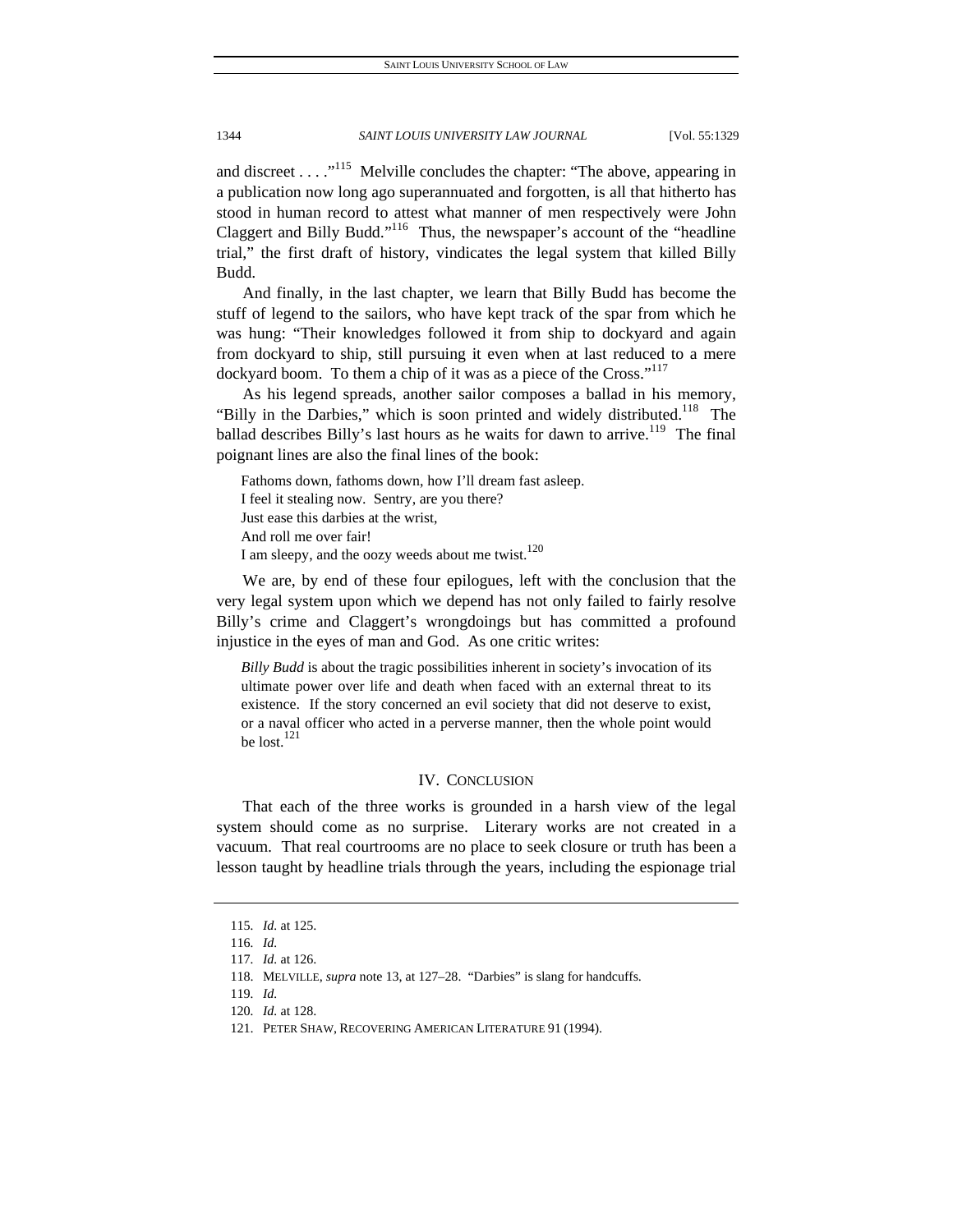and execution of Julius and Ethel Rosenberg in the 1950s in the United States and the espionage trial and imprisonment of Alfred Dreyfus in the 1890s in France.<sup>122</sup> That real courtrooms are no place to seek justice or mercy has been a lesson taught by headline trials since at least the prosecution and execution of Socrates in Ancient Greece and more recently by the work of the Innocence Project, which has, at last count, exonerated 261 people, including 17 on death row.<sup>123</sup> "These people," according to the Innocence Project, "served an average of 13 years in prison before exoneration and release."<sup>124</sup> The law cannot restore those years lost behind bars.

No doubt actual headline trials played a role in the creation of our three authors' fictional ones.<sup>125</sup> And each of those fictional courtrooms has its own lesson. In the courtroom of the Duke of Venice, Shylock rejects repeated calls for mercy in favor of strict enforcement of the letter of the law—and is ultimately undone by that strict enforcement. The teaching of that courtroom is in Portia's warning to Shylock at the outset of the trial:

Therefore, Jew, Though justice be thy plea, consider this: That in the course of justice, none of us Should see salvation. We do pray for mercy . . . .<sup>126</sup>

The maxim of *Bleak House* comes in the chambers of Mr. Vholes, summing up Dickens' dark view of lawyers and the law:

 The one great principle of the English law is, to make business for itself. There is no other principle distinctly, certainly, and consistently maintained through all its narrow turnings. Viewed by this light it becomes a coherent scheme, and not the monstrous maze the laity are apt to think it. $127$ 

But the most poignant of the three lessons comes at the end of *Billy Budd*—indeed, in the very last line of the sailor's ballad, "Billy in the

 <sup>122.</sup> Both cases continue to generate debate over their outcomes. See, for example, the latest two reexaminations of the Rosenberg trial published this year: ALLEN M. HORNBLUM, THE INVISIBLE HARRY GOLD: THE MAN WHO GAVE THE SOVIETS THE ATOM BOMB (2010); WALTER SCHNEIR, FINAL VERDICT WHAT REALLY HAPPENED IN THE ROSENBERG CASE (2010). As for the Dreyfus case, see, for example, LOUIS BEGLEY, WHY THE DREYFUS AFFAIR MATTERS (2009).

<sup>123</sup>*. Mission Statement*, INNOCENCE PROJECT, http://www.innocenceproject.org/about/ Mission-Statement.php (last visited Apr. 14, 2011).

<sup>124</sup>*. Id.*

 <sup>125.</sup> Melville actually cites a real drumhead trial in Chapter 21, namely the 1842 trial aboard the USS *Somers* in which three sailors were convicted of mutiny and executed. MELVILLE, *supra*  note 13, at 100. The novella has many parallels with that case, including Billy's last words: one of the sailors convicted in the *Somers* affair cried out at his hanging, "God bless the flag!" EDWARD H. ROSENBERRY, MELVILLE 111–12 (1979).

 <sup>126.</sup> SHAKESPEARE, *supra* note 11, act 4, sc. 1, ll. 193–96.

 <sup>127.</sup> DICKENS, *supra* note 12, at 621.